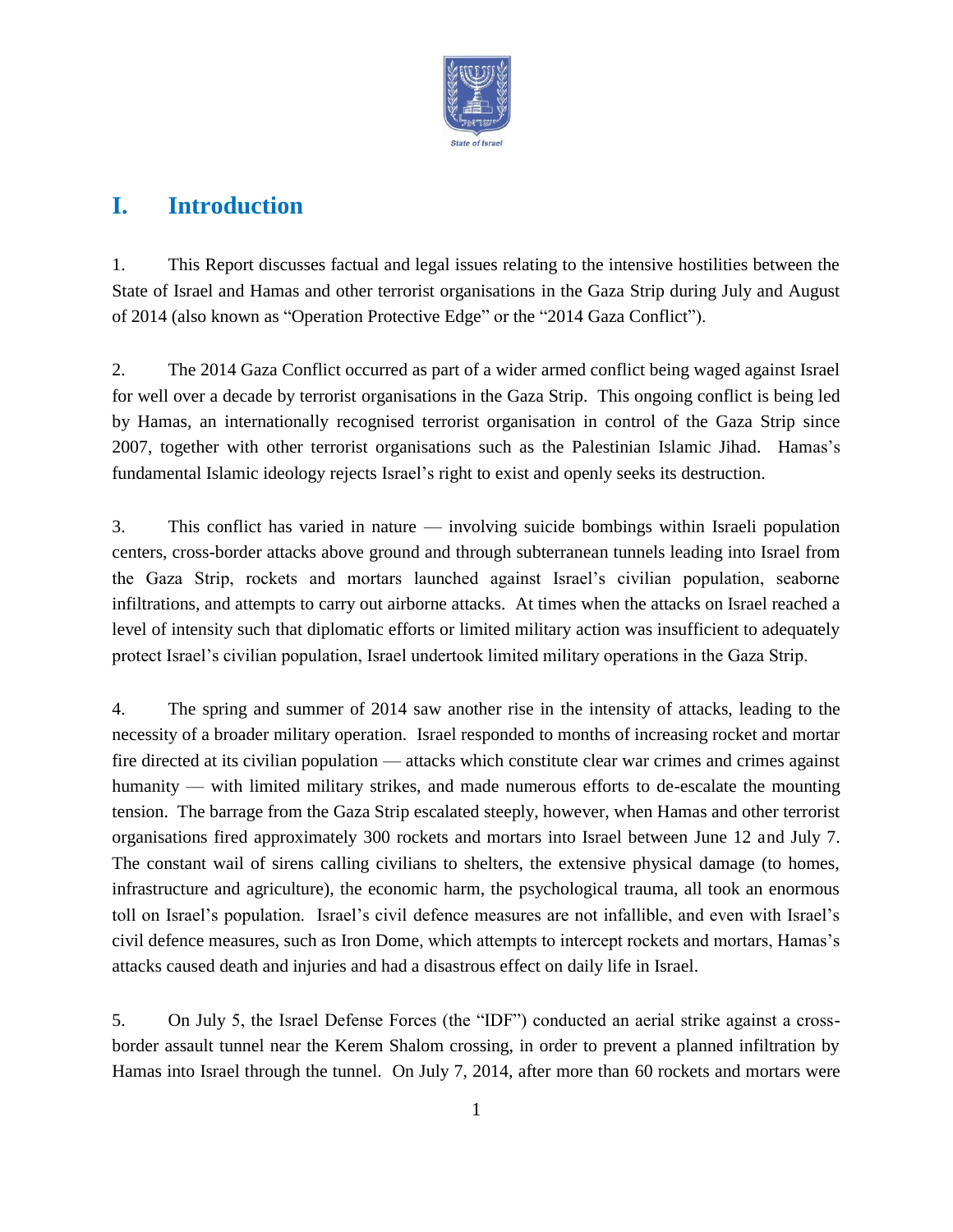

fired into Israel from the Gaza Strip on a single day, the Government of Israel was left with no choice but to initiate a concerted aerial operation against Hamas and other terrorist organisations in order adequately to defend Israel's civilian population.

6. Israel's initial aerial operation in the Gaza Strip continued for ten days. In an effort to curb escalation, Israel engaged in diplomatic efforts and sought international intervention. However, these efforts did not bear fruit. Hamas rejected numerous ceasefire initiatives put forward by different states and international organisations, including an Egyptian-brokered ceasefire initiative put forward on July 15 and endorsed by the Arab League — an initiative which Israel accepted. Instead, Hamas and other terrorist organisations chose to intensify their attacks against Israel, by air, land, and sea.

7. On July 17, Hamas militants conducted a major infiltration through a cross-border assault tunnel into Israeli territory, emerging in the vicinity of residential communities in southern Israel. This infiltration and Hamas's rejection of the Egyptian-brokered ceasefire two days earlier made it clear that IDF airstrikes had not neutralised the threat posed by Hamas and other terrorist organisations, and underscored the serious danger of further ground incursions into Israel through the vast cross-border assault tunnel network.

8. As a result, on July 17 the Government of Israel ordered the IDF to commence a ground operation in order to neutralise the cross-border assault tunnel infrastructure. IDF ground forces subsequently operated in the outskirts of the Gaza Strip for three weeks, searching for and neutralising tunnels whose entrances were inside densely populated urban areas. During this time, IDF forces faced intensive attacks from Hamas and other terrorist organisations, and engaged in intensive close-quarter combat. Despite continued rocket and mortar attacks into Israel, after locating and neutralising 32 cross-border assault tunnels, IDF ground forces withdrew from the Gaza Strip on August 5.

9. In response to the sustained rocket and mortar attacks, the IDF continued to carry out an aerial campaign until a ceasefire was reached on August 26, 51 days after the 2014 Gaza Conflict broke out. By the end of the 2014 Gaza Conflict, six civilians in Israel had been killed and 67 IDF soldiers lost their lives. Of the approximately 2,125 Palestinian fatalities in the Gaza Strip, 936 (44%) have been positively identified so far by the IDF as militants of Hamas or other terrorist organisations in the Gaza Strip, while 761 (36%) have been assessed or reasonably assumed to be civilians. The status of the remaining fatalities is still unknown, though past experience suggests that new information demonstrating that some of these individuals were involved in combat against Israel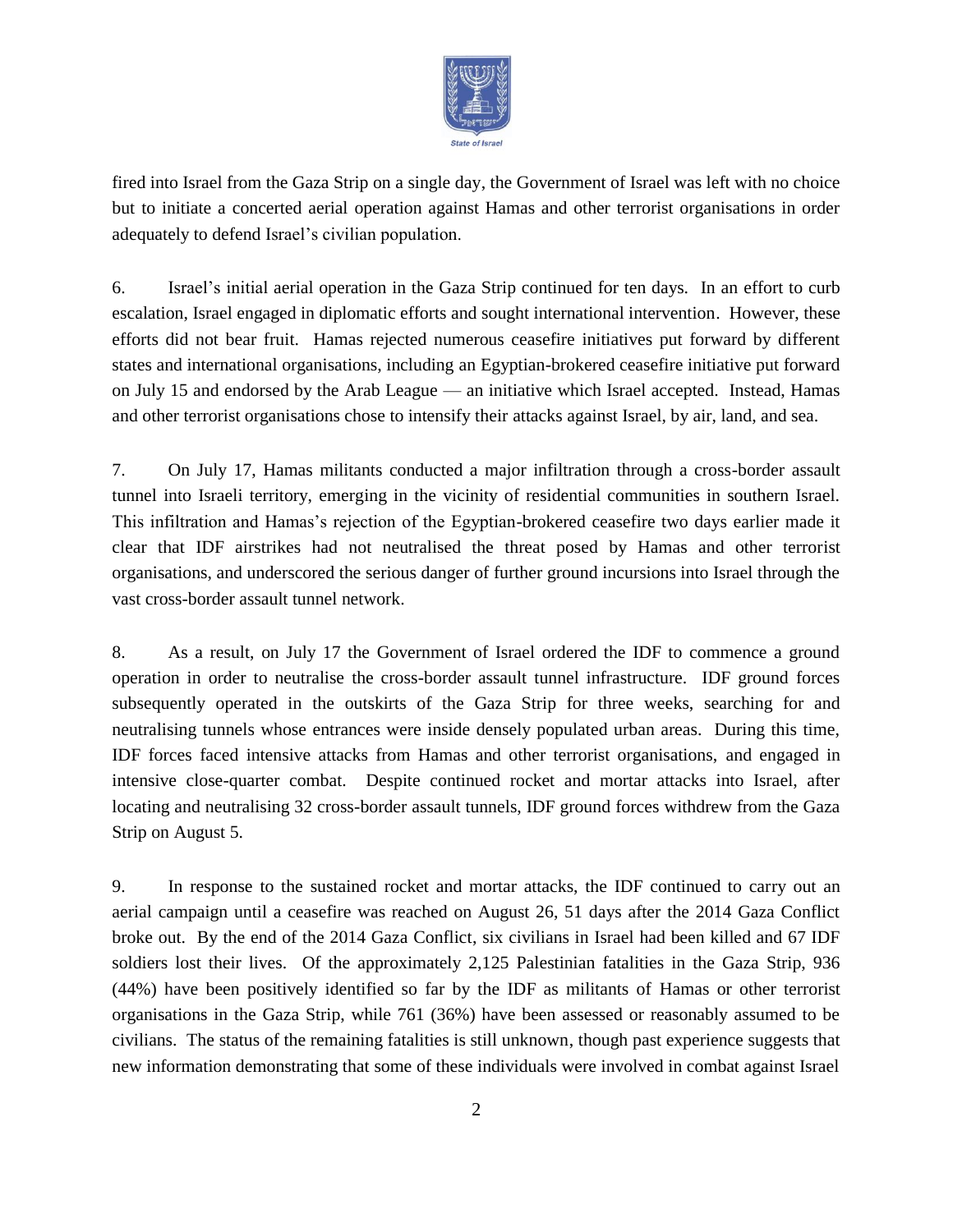

will likely surface. Had Hamas accepted the Egyptian-brokered ceasefire initiative towards the beginning of the hostilities — a ceasefire that offered the same terms to which Hamas ultimately assented on August 26 — approximately 90 percent of the casualties during the 2014 Gaza Conflict could have been avoided.

## **A. The Nature of the 2014 Gaza Conflict**

10. The 2014 Gaza Conflict can be characterized by two interrelated elements.

11. First, the hostilities occurred primarily in an urban environment. This was the direct result of the strategy of Hamas and the other terrorist organisations to draw the IDF into the Gaza Strip's urban terrain; Hamas combat manuals and training materials recovered by IDF forces in the Gaza Strip describe the advantages of using built-up areas for military operations, the benefits of fighting from within civilian surroundings, and the difficulties the presence of the civilian population create for the IDF. This strategy is also obvious in view of the sheer scope of military activity that the terrorist organisations embedded within an urban environment. IDF airborne and ground forces faced residential homes containing military command centers, multi-story buildings housing preprepared surveillance positions, mosque minarets used as sniping posts, schools holding weapons caches, civilian structures extensively booby-trapped, and tunnel openings and infrastructure hidden in and under civilian areas. Indeed, these organisations not only used existing civilian infrastructure for their military purposes, but even built new structures that appeared to be civilian in nature, such as structures that appeared to be residential homes but were in fact used only to conceal tunnel openings. Seven years after wresting complete control over the Gaza Strip, Hamas had purposefully and heavily embedded most of its military operations within civilian surroundings. In doing so, Hamas disregarded the safety of the civilian population in the Gaza Strip, deliberately endangering civilians so that their presence could be exploited for political and military gain.

12. Second, the 2014 Gaza Conflict involved non-state actors who consistently contravened international law, both in their attacks on Israel's civilian population and in their method of conducting hostilities within the Gaza Strip. More so, Hamas and other terrorist organisations operating in the Gaza Strip seek to exploit Israel's commitment to that law for their own advantage. The conduct of hostilities in urban terrain is amplified by the deliberate blurring of military activities with the characteristics of the civilian surroundings — Hamas disguised militants as civilians, concealed military equipment in civilian structures, and used the presence and movement of the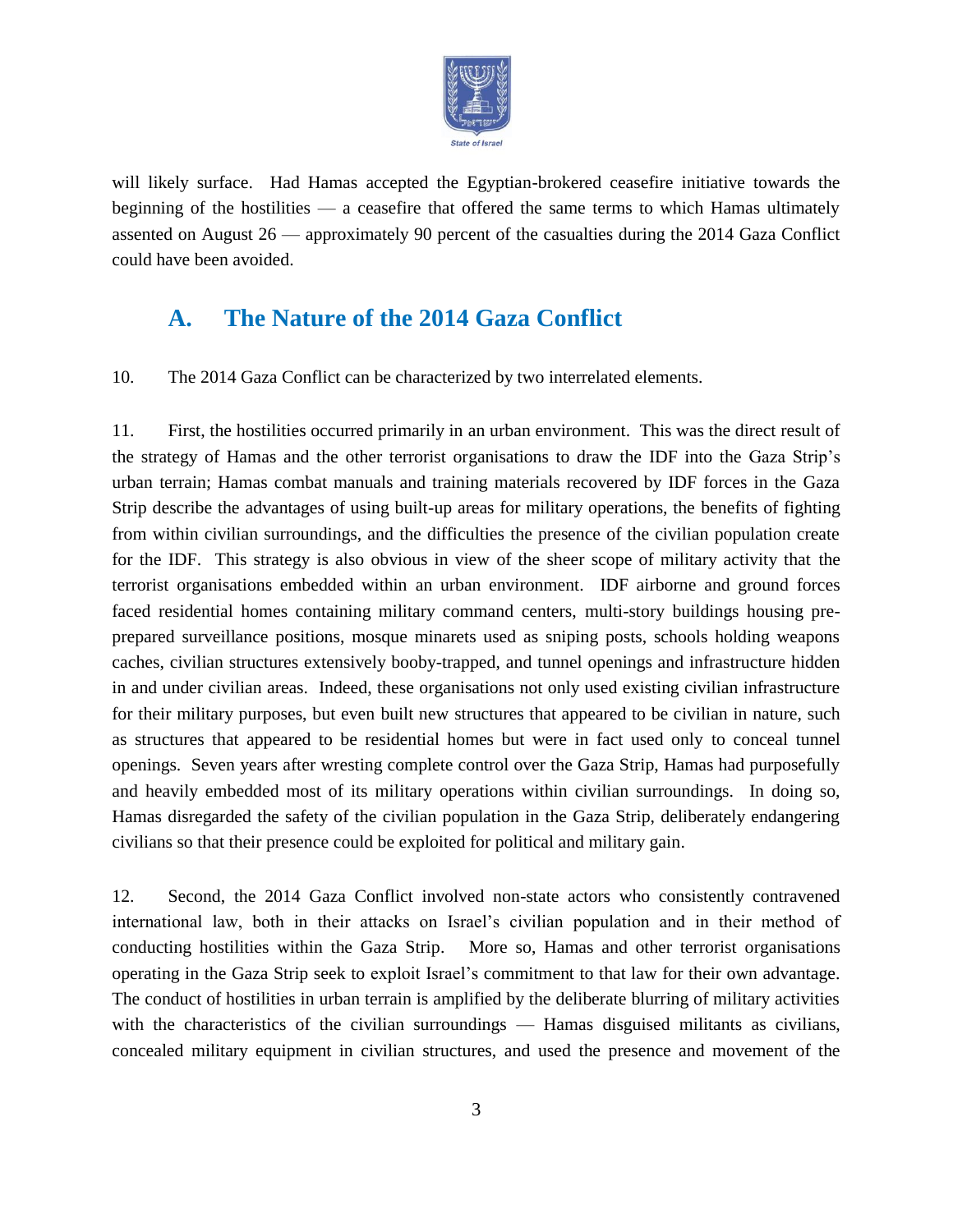

civilian population in the Gaza Strip to shield military operations and exploit any incidental resulting harm in violation of international law.

13. An unfortunate result of these interrelated elements that characterized the 2014 Gaza Conflict — a non-state actor that flouts international law and deliberately draws hostilities to an urban environment — is that numerous civilians were caught in the hostilities.

# **B. Israel's Conduct During the 2014 Gaza Conflict**

14. When conducting military activities, the IDF strives to mitigate the risk of harm to civilians, and, as the military of a democratic state committed to the rule of law, seeks to ensure that all of its operations accord with Israeli and international law, including the Law of Armed Conflict. The IDF maintains binding policies, procedures and directives that implement Israel's legal obligations. The IDF also ensures that its forces receive adequate training on these obligations. In addition, the IDF is subject to civilian oversight, by both the executive and judicial branches.

15. During the 2014 Gaza Conflict, the IDF sought to achieve the goals set by the Government of Israel while adhering to the Law of Armed Conflict — and in certain respects, the IDF went beyond its legal obligations. Israel's goals were limited: first, to protect Israel's population by disrupting and degrading the adversary's military capabilities, including rocket and mortar launching capabilities; and second, once Hamas started conducting cross-border attacks through its assault tunnels, to protect Israel's civilian population by locating and neutralising the cross-border tunnel infrastructure.

16. Achievement of these goals became increasingly vital for Israel as the 2014 Gaza Conflict wore on. Thousands of rockets and mortars were fired from the Gaza Strip into southern Israel, with almost no time for warning residents to seek shelter. Cross-border assault tunnels opened within or in close proximity to residential communities in southern Israel, where Israelis lived in fear that at any moment armed militants could emerge from concealed passages beneath them. Longer-range rockets had the capacity to reach almost all of Israel's surface area, bringing the conflict to all of Israel's main population centers. Thus, the 2014 Gaza Conflict was one that affected all of Israel's civilians, and not just the IDF forces operating against the terrorist organisations.

17. While seeking to achieve the goals set for it, the IDF endeavoured to reduce the impact of its activities on the civilian population in the Gaza Strip. The IDF employed a multi-faceted system of advance warnings, employed additional precautions such as selecting the timing, angle and means of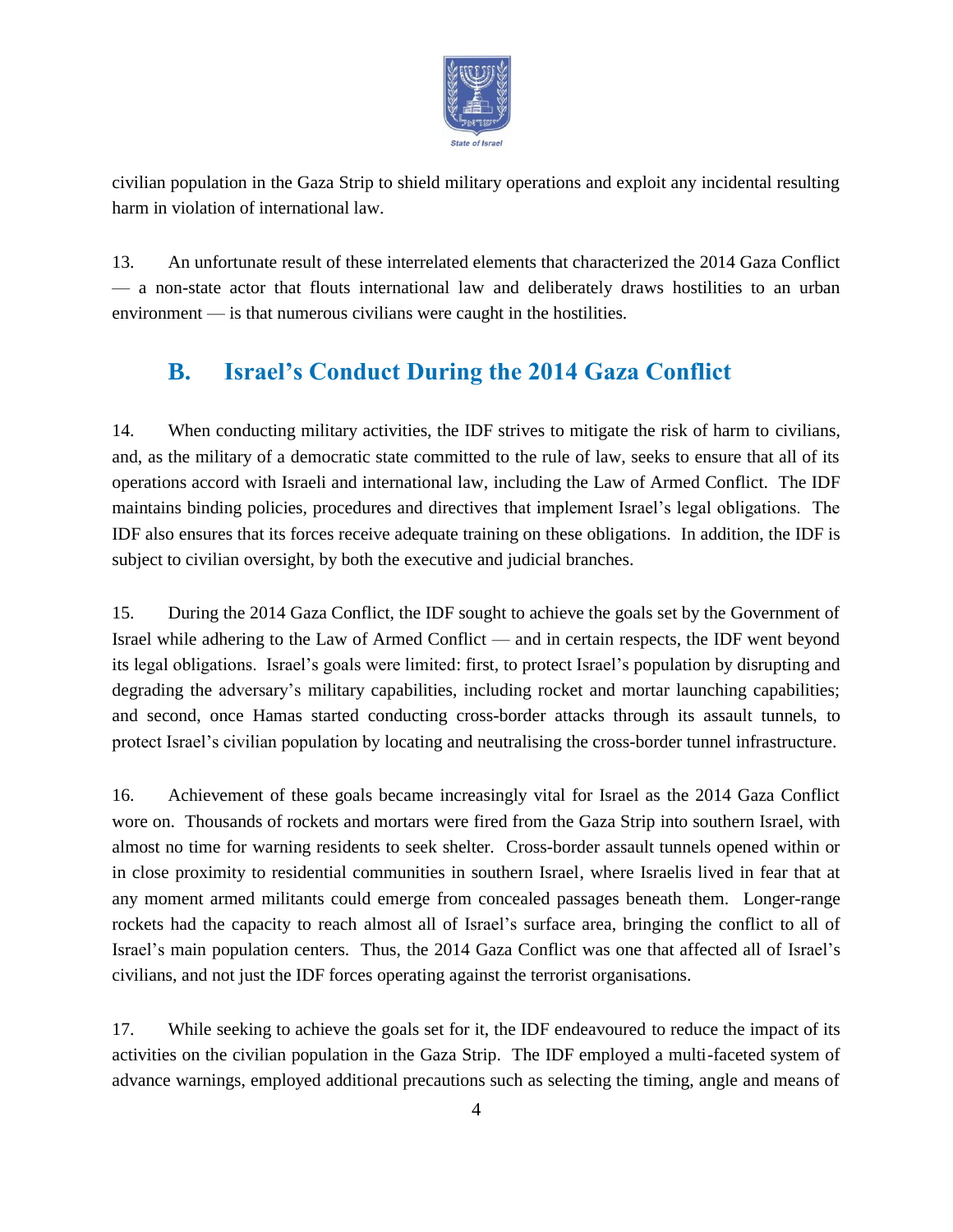

attacks, and unilaterally declared humanitarian pauses in its operations. The IDF also strove to implement operational "lessons learned," even while the hostilities were ongoing. Furthermore, Israel endeavoured to assist the movement of international organisations within the Gaza Strip and facilitate the provision of humanitarian aid into the Gaza Strip. In addition, Israel initiated and accepted various ceasefires initiatives.

18. Nevertheless, the 2014 Gaza Conflict resulted in the death and injury of many civilians. Despite Israel's substantial efforts to avoid civilian casualties and mitigate the risk of harm to the civilian surroundings, many Palestinian civilians in the Gaza Strip were killed or injured, and private property, as well as some of Gaza Strip's public infrastructure, was damaged.

19. The battle of Shuja'iyeh on July 19-20 is an example of the challenges Israel confronted during the 2014 Gaza Conflict. Several cross-border assault tunnel entrances originated from the heart of this densely urban and strategically important Hamas stronghold, from which hundreds of rockets were fired at Israel. For three full days before IDF ground forces entered the neighbourhood, the IDF warned the local population to evacuate in an effort to minimise their exposure to the risk of harm, and then delayed the ground operation for another 24 hours in order to allow for further evacuation. The IDF took these steps despite the serious operational cost due to the loss of the element of surprise. When IDF forces entered the neighbourhood and established positions in order to undertake the lengthy and complicated task of dismantling the cross-border assault tunnels, they encountered intensive fire from militants, who had taken advantage of the IDF's warnings to strengthen their positions, prepared ambushes and explosives, and directed the presence and movement of the civilian population for tactical advantage. Indeed, a Hamas training manual recovered in Shuja'iyeh urged militants to take advantage of the presence of civilians and civilian buildings to impede IDF actions. The intensive hostilities that ensued, and the military actions that the IDF carried out in order to protect its forces and achieve its objectives, had a significant effect on the neighbourhood.

#### **C. Assessing the Consequences of the 2014 Gaza Conflict**

20. Any assessment of the consequences of the 2014 Gaza Conflict on the civilian population must take the following into account. First, as in all military conflicts, military force almost inevitably causes residual and incidental harm. Attacks on militants operating within a residential neighbourhood, for example, will necessarily involve damage to the buildings in which the militants embed themselves. This damage may, unfortunately, be compounded by the fact that commanders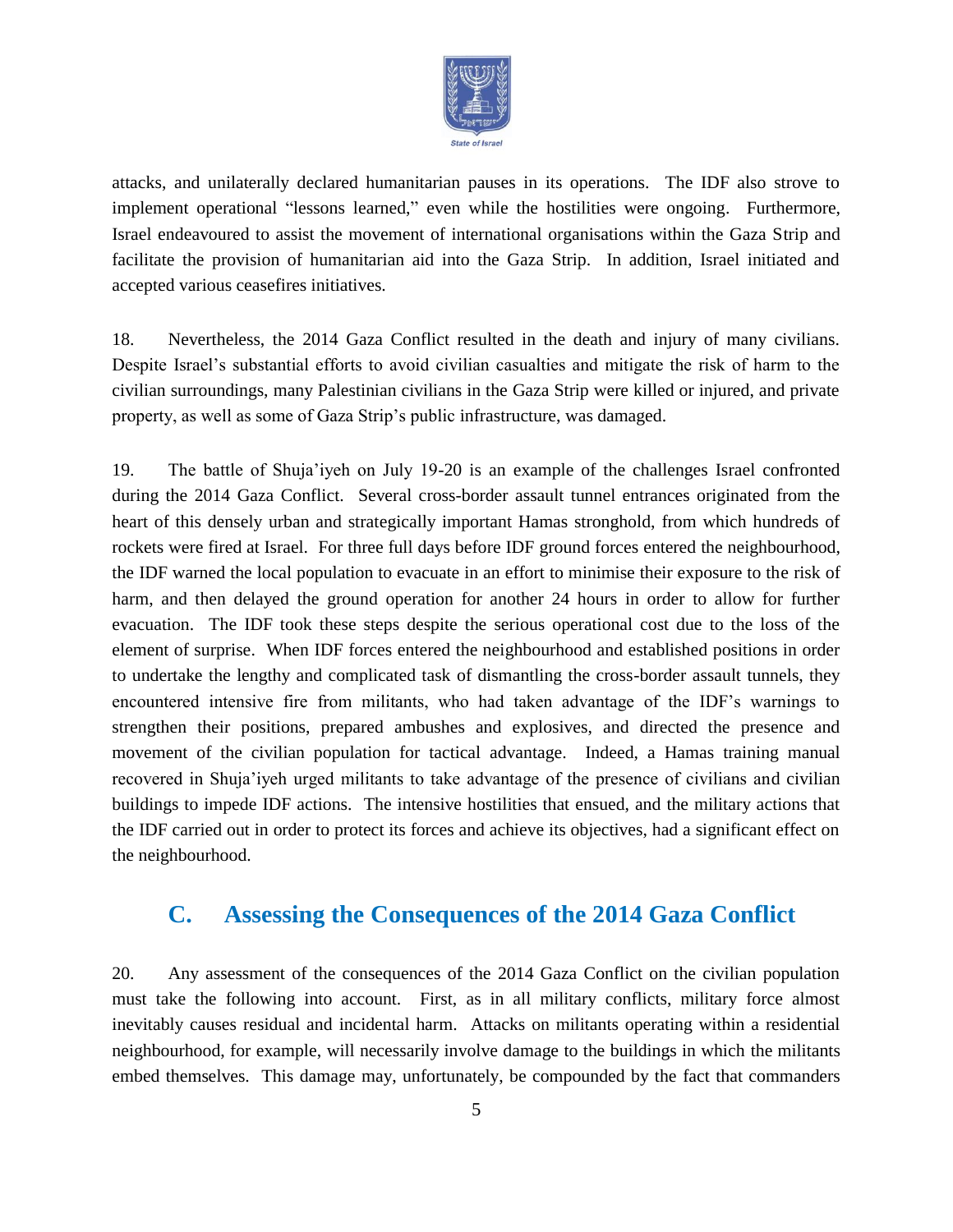

are not infallible, especially in a high-intensity combat situation, and that intelligence may not be perfect and technological systems may fail.

21. Second, the 2014 Gaza Conflict lasted 51 days, and involved high-intensity combat, including a three-week ground operation that was characterised by close-quarter combat and intensive urban warfare. The scope, intensity and length of the 2014 Gaza Conflict substantially added to the risk of harm to the civilian population. In this context, Israel's precautionary efforts were generally effective — indeed, the overwhelming majority of Israel's over 6,000 airstrikes during the 2014 Gaza Conflict resulted in no civilian fatalities. The IDF's efforts to limit harm during the presence of ground forces within the Gaza Strip were also generally effective: a significant portion of the damage to physical structures was limited to those areas where forces were in static positions for protracted periods — both in order to operate on and neutralise the cross-border tunnel infrastructure as well as to provide security for these forces — and as a result came under constant fire and were engaged in high-intensity combat. Other areas, where ground forces were not present for such purposes, did not suffer the same scope of damage.

22. Third, Palestinian civilians and property in the Gaza Strip were directly harmed by the hundreds of rockets and mortars that fell short after being launched by Hamas and other terrorist organisations towards Israeli civilians as well as towards IDF forces operating in the Gaza Strip.

23. Fourth, although any civilian casualties are unfortunate, the extent of civilian casualties has been substantially overstated in certain reports about the 2014 Gaza Conflict. Many of the purported civilian casualties claimed were not, in fact, civilians. In addition to deliberately blurring the distinction between their militants and civilians, Hamas leaders encouraged the characterization of every fatality as an "innocent civilian," as part of a deliberate strategy to inflate the number of Palestinian civilian casualties. The IDF's careful analysis of fatalities indicates so far that at least 44% of the Palestinians killed in the 2014 Gaza Conflict were actually militants. Likewise, what may appear to have been damage to ostensibly civilian structures in the Gaza Strip was in fact often the result of IDF strikes on legitimate military targets inside structures appearing civilian in nature, or the result of the detonation of booby-trapped structures or improvised explosive devices placed within civilian areas.

24. Sadly, in a complex, crowded, and constantly changing urban battlefield — and with Hamas and other terrorist organisations actively seeking to blend in with civilians to conceal their military activities — even extensive precautions could not entirely ensure the safety of all civilians and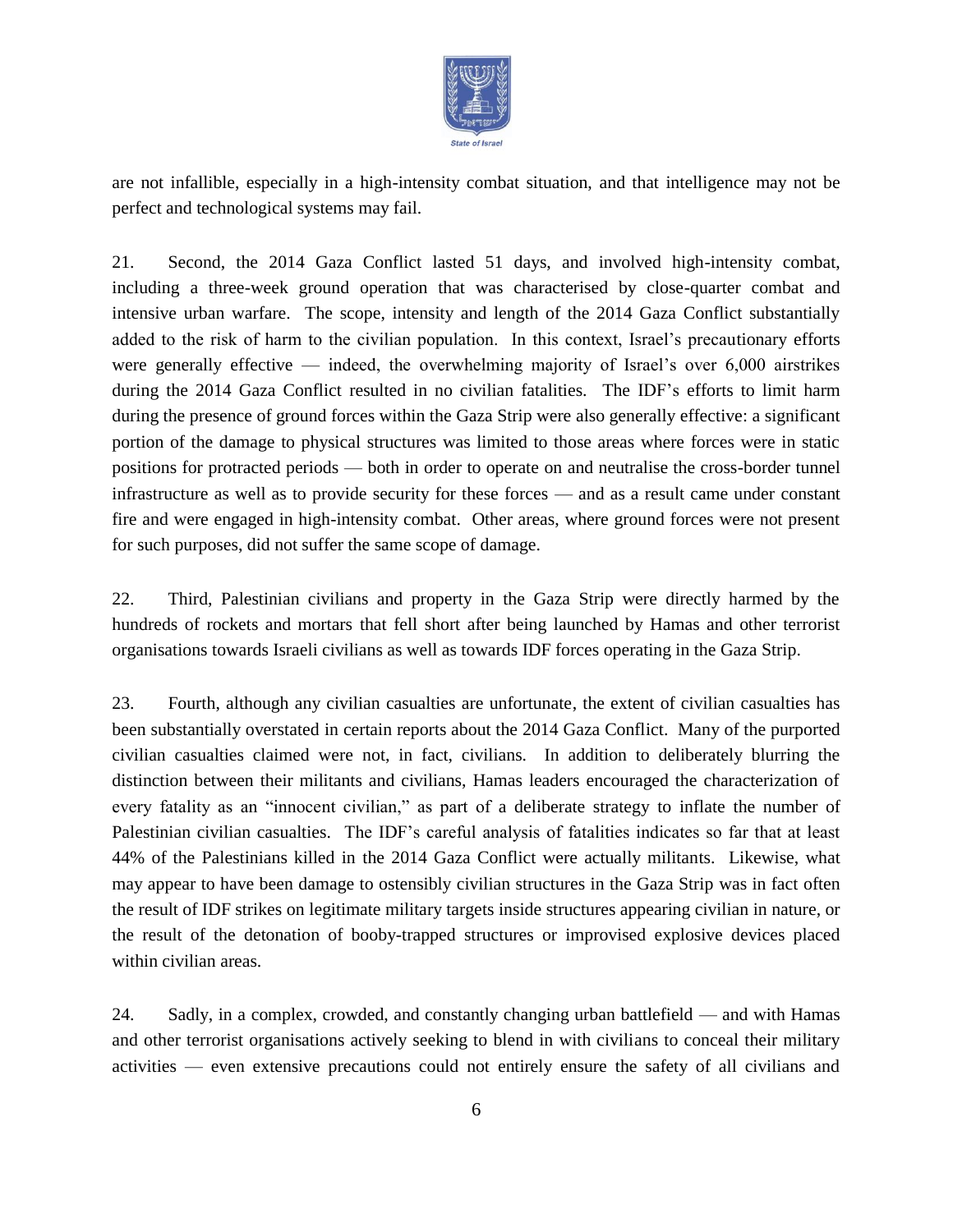

civilian property. Civilians located in the vicinity of legitimate military targets may be unintentionally harmed, and civilian objects may suffer incidental damage as a result of attacks on military objectives or militants in their vicinity, or even as a result of the destruction of assault tunnel infrastructure running under civilian areas. Israel sees each civilian death or injury as deeply unfortunate. As stated repeatedly by the IDF and the Government of Israel's highest representatives, Israel regrets the harm suffered by civilians in the Gaza Strip. Had it been possible to protect the civilian population of Israel from Hamas's attacks without civilian casualties in the Gaza Strip, Israel would have done so.

25. In the context of hostilities, incidents of harm to civilians and civilian objects do not automatically indicate misconduct by the IDF. Neither the aggregate number of casualties occurring in the 2014 Gaza Conflict, nor the overall scope of damage, can alone determine the legality of military action. Nevertheless, where specific claims of misconduct by IDF forces have arisen, Israel has launched formal examinations and investigations of these claims. Further, the IDF is constantly implementing "lessons learned" in an attempt to reduce the risk of harm to civilians in the future.

### **D. Purpose of the Report**

26. This Report — a joint effort by numerous governmental agencies — aims to provide information regarding the factual and legal aspects of the 2014 Gaza Conflict, so that others may reach an informed understanding of the reasons for the Conflict and the actions of the parties thereto.

27. This Report does not purport to provide complete coverage of the 2014 Gaza Conflict. Information about Israel's military operations cannot always be provided for reasons of national security. Exposing detailed information that relates to certain targets may compromise classified information or confidential sources, which would negatively impact future efforts against the terrorist activities of Hamas and the other terrorist organisations. Moreover, providing information that pertains to classified operational directives may inform Israel's adversaries of its methods and means of operation. Indeed, the 2014 Gaza Conflict did not mark the end of Hamas's armed conflict against Israel; since the ceasefire, sporadic rocket and mortar fire has again been launched towards Israel, and Hamas has incited attacks against Israel's civilian population and undertaken significant efforts to rebuild its military capabilities and adapt its strategy in preparation for future hostilities.

28. Furthermore, some information is provisional insofar as it relates to incidents still under examination or investigation. Some information may be revised or updated, either on the basis of the